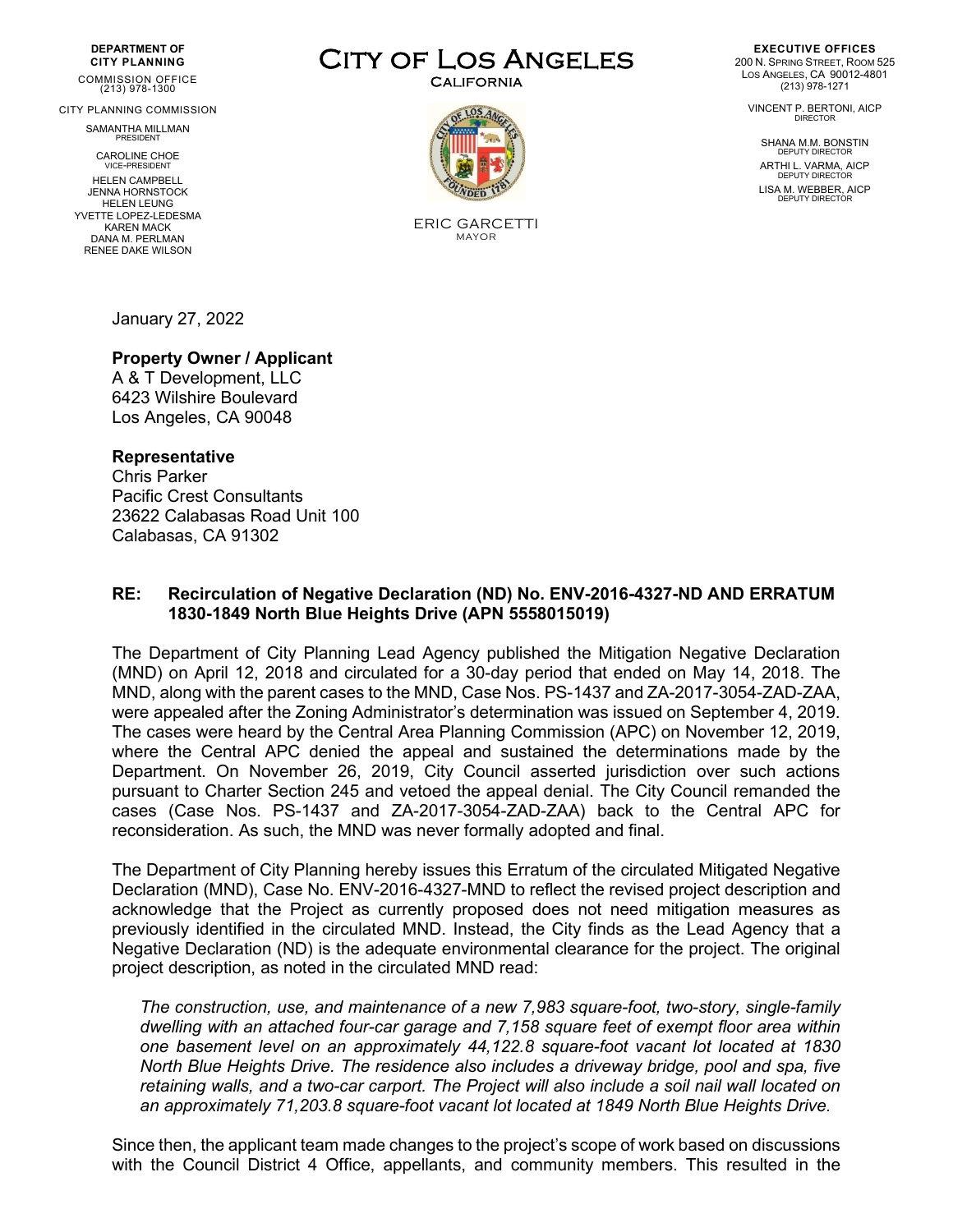reduction in Residential Floor Area, basement level, parking spaces, retaining walls, and grading quantities. Case No. ZA-2020-5987-ZV was filed to request relief from current grading provisions due to the adoption of Ordinance No. 184,802 (Baseline Hillside Ordinance).

The circulated Mitigated Negative Declaration identified eight (8) Mitigation Measures for the following impact categories: Biological Resources, Hazards and Hazardous Materials, and Transportation and Traffic. Recent updates to thresholds of significance pursuant to CEQA Guidelines Section 15064(b)(2) and 15064.7 resulted in new impact categories and revised Appendix G questions, and as a result, those impact categories were not previously captured in the circulated MND. The new impact categories added to the Appendix G consist of Energy and Wildfires, and revisions to Appendix G questions were also made to the Energy, Hazards and Hazardous Materials, Hydrology and Water Quality, Transportation and Traffic, and Utilities and Service Systems impact categories. In addition, previously identified mitigation measures were regulatory compliance measures that were incorrectly identified as mitigation measures. Further, newly created regulatory compliance measures satisfy the intent of some mitigation measures identified in the circulated MND.

The reduction of the project scope and application of regulatory compliance measures has created a project that has either less than significant or no impacts in all impact categories. This erratum outlines the justification of the Project's revision from a Mitigated Negative Declaration (MND) to a Negative Declaration (ND), as the previously identified impact categories have been reduced to less than significant due to the reductions in the project scope and the previously identified mitigation measures being Regulatory Compliance Measures (RCM). The erratum also responds to new and updated Appendix G questions found in the Biological Resources, Energy, Hazards and Hazardous Materials, Hydrology, Transportation and Traffic, Utilities and Service Systems, and Wildfire impact categories as part of the Initial Study Checklist. The information in the circulated Mitigated Negative Declaration for the sections identified below shall be superseded by the analysis provided in this erratum. This analysis in the erratum along with the relevant portions of the circulated MND shall comprise of the Negative Declaration (ND):

### IV. Biological Resources

*a) Have a substantial adverse effect, either directly or through habitat modifications, on any species identified as a candidate, sensitive, or special-status species in local or regional plans, policies, or regulations, or by the California Department of Fish and Game or U.S. Fish and Wildlife Service?*

> **Less-Than-Significant Impact.** A project could have a significant impact on biological resources if it would result in (a) the loss of individuals, or the reduction of existing habitat of a State- or Federal-listed endangered, threatened, rare, protected, candidate, or sensitive species or a Species of Special Concern; (b) the loss of individuals or the reduction of existing habitat of a locally designated species or a reduction in a locally designated natural habitat or plant community; or (c) interference with habitat such that normal species behaviors are disturbed (e.g., from the introduction of noise or light) to a degree that may diminish the chances for long-term survival of a sensitive species.

> As mentioned in the previously circulated MND, the Project Site is currently located on an undeveloped parcel of land, accessed via a Private Road Easement. The applicant submitted an updated Biological Resources Full Report (Appendix F), prepared by Alden Environmental, Inc. and dated July 28, 2021. The updated report agrees with the previous Biological Resources Review prepared SCWA Environmental Consultants, dated April 2, 2018, that the Project Site does not contain any critical habitat or support any species identified as a candidate, sensitive, or special-status species in local or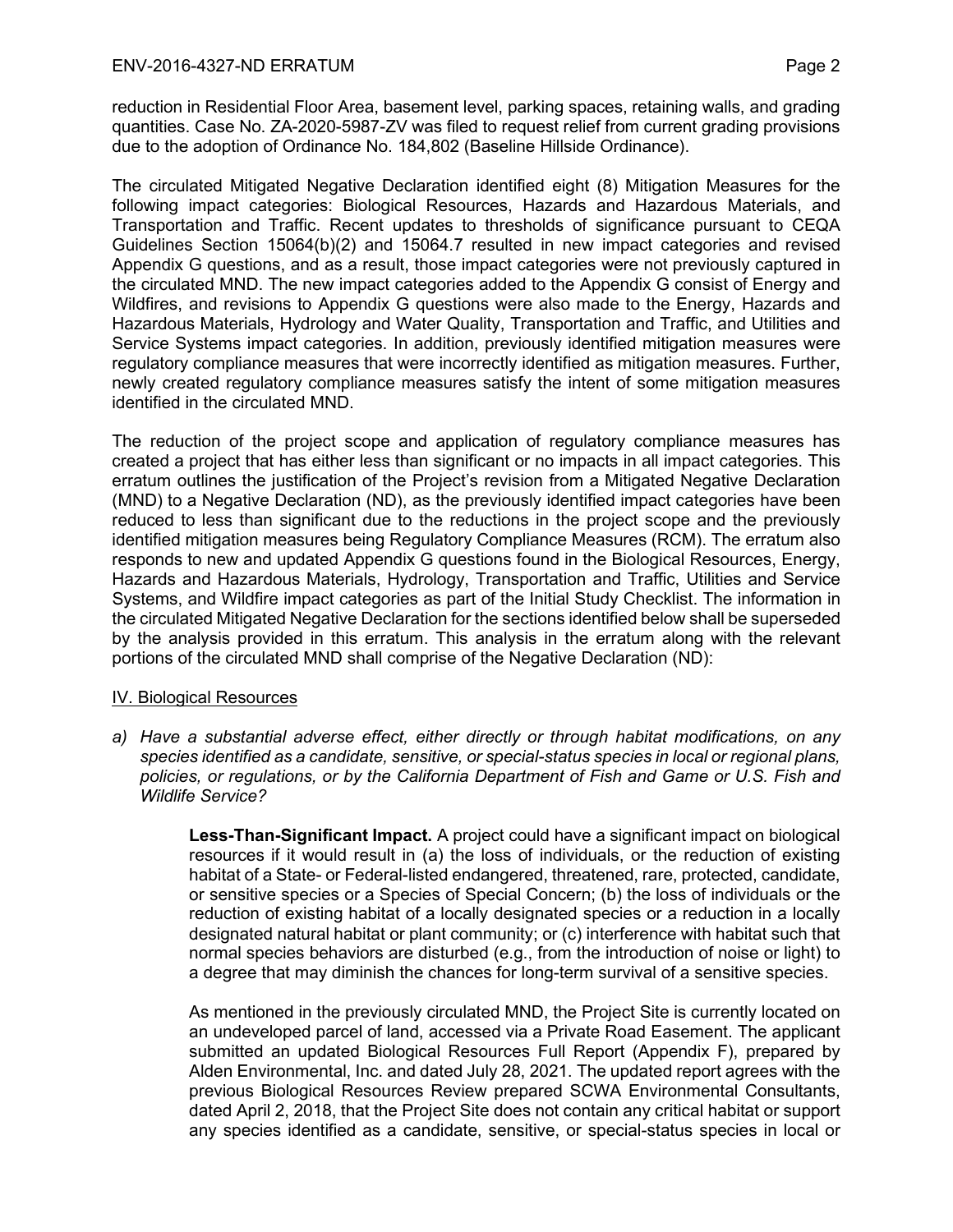regional plans, policies, or regulations, or by the California Department of Fish and Wildlife (CDFW) or US Fish and Wildlife Service (USFWS).

The Project Site is located within Habitat Block 53/58 on the Eastern Santa Monica Mountains Habitat Linkage Planning Map dated February 2020. The Biological Resources Full Report (Appendix F) survey of APNs 5558-015-019 and 5558-001-010, hereafter referred to as the study area, was conducted by Principal Wildlife Biologist Brian Leatherman of Leatherman Bioconsulting, Inc. on April 26, 2021. The updated report also refers to the survey of the study conducted by a SWCA Environmental Consultants Senior Biologist Jackie Worden on March 1, 2018. The survey evaluated biological resources within areas potentially subject to ground or vegetation disturbance by the Proposed Project. No special status species or special status habitats were found on the properties, nor evidence of wildlife movement. Plant and wildlife species observed during the site survey are presented in Appendix F.

According to the Biological Resources Full Report (Appendix F), an updated Tree Report (Appendix G) prepared by Arborist Lisa Smith of The Tree Resource, dated March 27, 2021, and a supplemental Tree Letter (Appendix H) prepared by the same arborist dated July 22, 2021, one (1) protected tree and seven (7) non-protected trees on the Project Site would be removed during construction. The Biological Resources Full Report (Appendix F) concluded that nesting bird activity is possible, particularly in the denser vegetation in the lower southwest areas of the parcel. However, nesting birds are protected under the Federal Migratory Bird Treaty Act (MBTA) (Title 33, United States Code, Section 703 et seq., see also Title 50, Code of Federal Regulation, Part 10) and Section 3503 of the California Department of Fish and Wildlife Code, and as such, there are existing Regulatory Compliance Measures which address nesting bird protections.

The circulated MND required the Project to comply with Mitigation Measure MM-BIO-1 to prevent artificial illumination of natural areas and protect nocturnal biological resources. However, the Project is already subject to various municipal and state building codes that address artificial lighting and illumination that will reduce any potential impact on nocturnal biological resources. Additionally, the applicant has since submitted a Lighting Plan (Appendix J) which provides the location of interior and exterior lighting of the Project, as well as information regarding fixture type, brightness, and light color. As such, the Mitigation Measure may be characterized as a Regulatory Compliance Measure (RCM). Therefore, in conjunction with existing regulatory measures and project design features (Lighting Plan), impacts related to sensitive biological species or habitats would be reduced to less than significant.

*e) Would the project conflict with any local policies or ordinances protecting biological resources, such as a tree preservation policy or ordinance?*

> **Less-than-Significant-Impact.** Based on the criteria established in CEQA*,* a project related, significant adverse effect could occur if the Project were to cause an impact that is inconsistent with local regulations pertaining to biological resources, such as the City of Los Angeles Protected Tree and Shrub Ordinance or the City's adopted street tree policies. According to the updated Tree Report (Appendix G) prepared by Arborist Lisa Smith of The Tree Resource, dated March 27, 2021, and a supplemental Tree Letter prepared by the same arborist dated July 22, 2021 (Appendix H), there are two (2) protected trees and seven (7) non-protected trees on site, and one (1) off-site protected tree. Additionally, these documents reported no protected shrubs onsite. The two protected trees onsite include one (1) black walnut and one (1) western sycamore, and the one (1) off-site protected tree is a black walnut. The proposed project will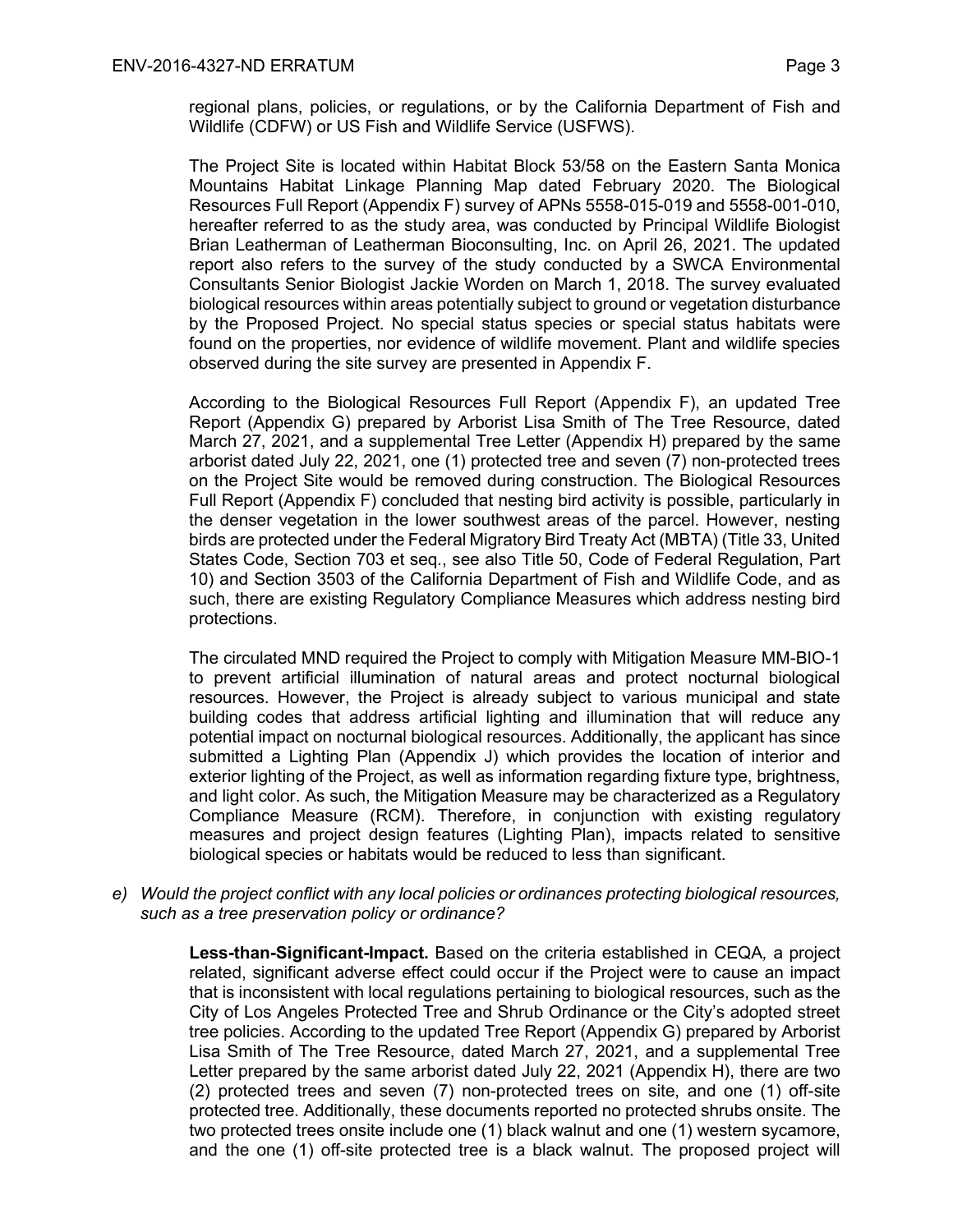remove the onsite black walnut and all seven non-protected trees as they are within the construction zone. The existing black walnut tree will be replaced at a four-to-one (4:1) ratio in the black walnut species with a minimum 24-inch box size, and the seven nonprotected trees will be replaced at a one-to-one (1:1) ratio, to the satisfaction of the Board of Public Works, Urban Forestry Division. The supplemental Tree Letter states that the proposed protected tree removal and the location of the proposed replacement trees were reviewed and approved by the Board of Public Works, Urban Forestry Division.

The circulated MND required the Project to comply with Mitigation Measure MM-BIO-2 to reduce impacts related to the removal of the protected trees as a result of the Project. The Mitigation Measure further outlines the tree removal process through the Urban Forestry Division, including a required Tree Report, Board of Public Works approval, bonding (tree survival), and replacement tree location. Such procedures found in this Mitigation Measure are already required by the Board of Public Works, Urban Forestry Division and implemented through this agency. The updated Tree Report (Appendix G) and supplemental Tree Letter (Appendix H) is consistent with the City's Protected Trees and Shrubs Ordinance (Ordinance No. 186,873, effective February 4, 2021) and meets the replacement requirements to the satisfaction of the Urban Forestry Division. The Project will also be subject to the Tree Report's recommendations regarding construction, protective fencing, and planting within the protective tree zone. Therefore, in conjunction with Regulatory Compliance Measure and recommendations stated in the Tree Report and supplemental Tree Letter, impacts would be less than significant.

# VI. Energy

*a) Result in potentially significant environmental impact due to wasteful, inefficient, or unnecessary consumption of energy resources, during project construction or operation?*

**Less than Significant Impact.** The proposed Project would be designed and operated in accordance with the applicable State Building Code Title 24 regulations and City of Los Angeles Green Building Code, which impose energy conservation measures. Construction of the project would require the use of electric power for as-necessary lighting and electronic equipment, in addition to the use of petroleum fuel for operating construction equipment. The project would be required to comply with the Airborne Toxics Control Measure from the California Air Resources Board (CARB), which restricts heavy duty diesel vehicle idling time to 5 minutes. The majority of the energy in the proposed Project would be sourced from electricity, natural gas, and petroleum for the purposes of lighting, climate control, and appliance operation. Adherence to the aforementioned energy requirements will ensure conformance with the State's goal of promoting energy and lighting efficiency. As such, impacts of the proposed Project would be less than significant.

## *b) Conflict with or obstruct a state or local plan for renewable energy or energy efficiency?*

**No impact.** The proposed Project involves the construction, use, and maintenance of a single-family dwelling. The Project would be designed to comply with all applicable state and local codes, including the California Green Building Standards Code and Title 24 regulations, as well as the City of Los Angeles Building Code, which would impose energy conservation measures. The Project would incorporate design features including, but not limited to, the following: efficient lighting technology; energy efficient heating, ventilation and cooling equipment; and Energy Star rated products and appliances. As such, the proposed Project would result in no impacts to state or local plans for renewable energy or energy efficiency.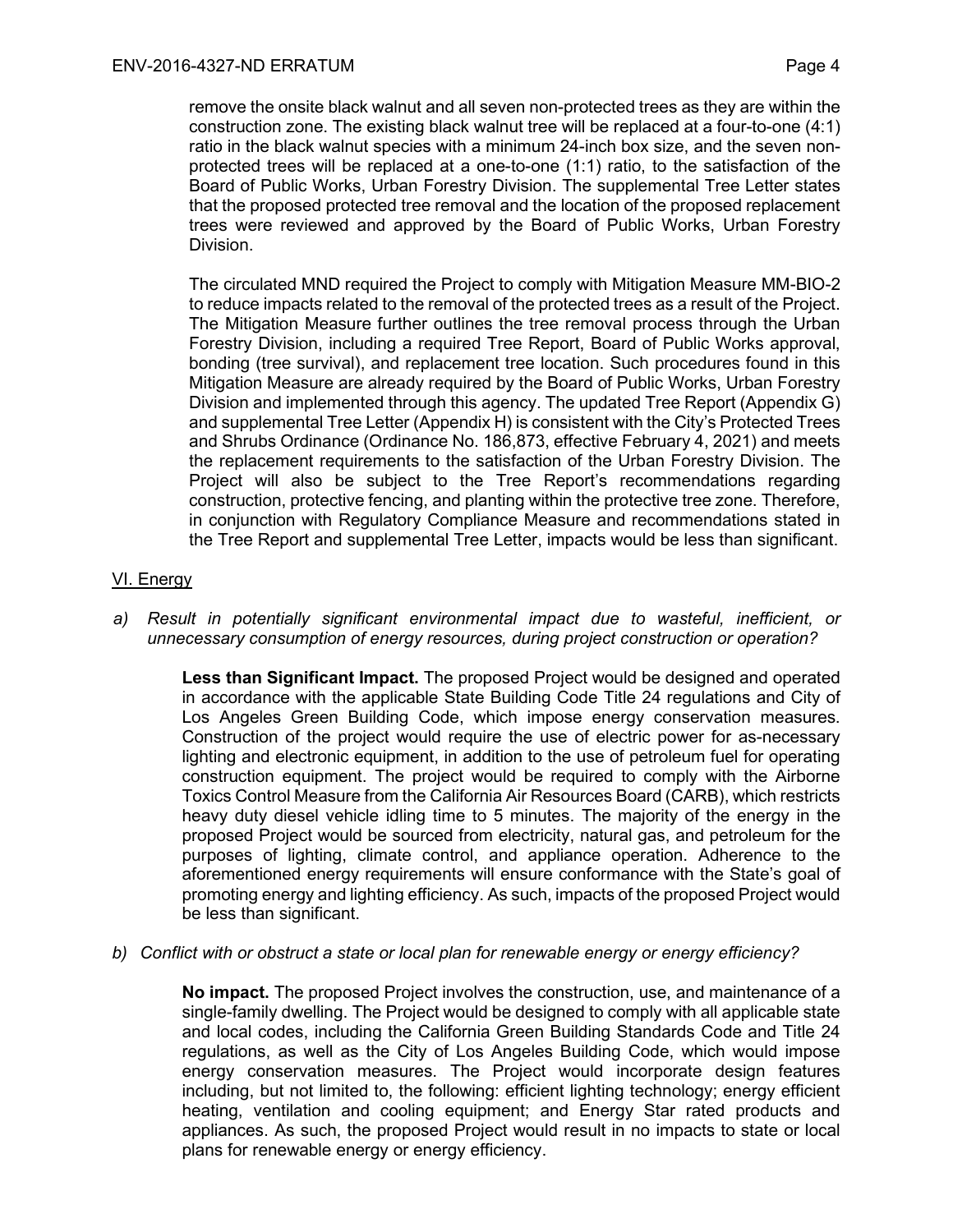### IX. Hazards and Hazardous Materials

*g) Impair implementation of or physically interfere with an adopted emergency response plan or emergency evacuation plan?*

> **Less-Than-Significant Impact.** A project would normally have a significant impact to hazards and hazardous materials if the Project involved possible interference with an emergency response plan or emergency evacuation plan. The Project site is located on Blue Heights Drive in the City of Los Angeles, which is not a selected disaster route as identified by the City's General Plan. The nearest evacuation route is Laurel Canyon Boulevard, approximately 0.70 miles northeast of the Project Site. No public street closures would occur during construction that could have the potential to interfere with vehicles within the immediate vicinity of the site. However, North Blue Heights Drive is currently a Substandard Hillside Limited Private Street with widths varying between 12 feet and 15 feet. Neither Blue Heights Drive nor Sunset Plaza Drive contain pedestrian sidewalks. To mitigate potential interference with emergency evacuation plans, the Applicant has submitted the Construction Traffic Management Plan (Appendix I), stamped-approved on April 8, 2021, by the Department of Transportation which incorporated a Construction Staging and Parking Plan. The plan also includes requirements to ensure that construction traffic, access, circulation, and parking issues do not hinder emergency access during the construction phase of the project.

> The City's Emergency Operations Plan (EOP) sets forth procedures for City personnel to follow in the event of an emergency situation stemming from natural disasters, technological incidents, nuclear defense operations, and other unforeseeable disasters or crises (City of Los Angeles 2018). Development of the Project site may require temporary on-street employee parking (up to 3 vehicle spaces). While temporary onstreet parking may cause temporary inconvenience, they would not be expected to substantially interfere with emergency response or evacuation plans, and any planned closure are required to be coordinated with the City's emergency services prior to implementation.

> Pursuant to LAMC Section 13.20.D.4(a), a Haul Route Approval from the Board of Building and Safety Commissioners (BBSC) is required because the Project proposes the import and/or export of 1,000 CY or more of earth material in a Hillside and Special Grading Area. Hauling operations and construction activities would be conducted in accordance with the approved Haul Route, which will be established by the City to ensure safe circulation on local streets during construction and hauling activities.

> The Project would also be required to submit final driveway and street improvement plans and internal circulation plans to the Department of Public Works for review and approval, ensuring that site driveway access and internal site vehicular movement is designed in accordance with City design requirements related to emergency vehicle access. Prior to obtaining a building or construction permit, LAFD Development Services Unit conducts Fire Life Safety Plan Check and Fire Life Safety Inspections interpreting and enforcing the applicable standards of the Fire Code, Title 19, Uniform Building Code, City, and National codes concerning new construction and remodeling (LAFD 2020). Additionally, the Development Review Division of the City's Department of Transportation is responsible for reviewing and approving site plans, and roadway and traffic signal plans (Los Angeles Department of Transportation 2020).

> The Department of Transportation and LAFD would be responsible for ensuring that future development does not impair or physically interfere with an adopted emergency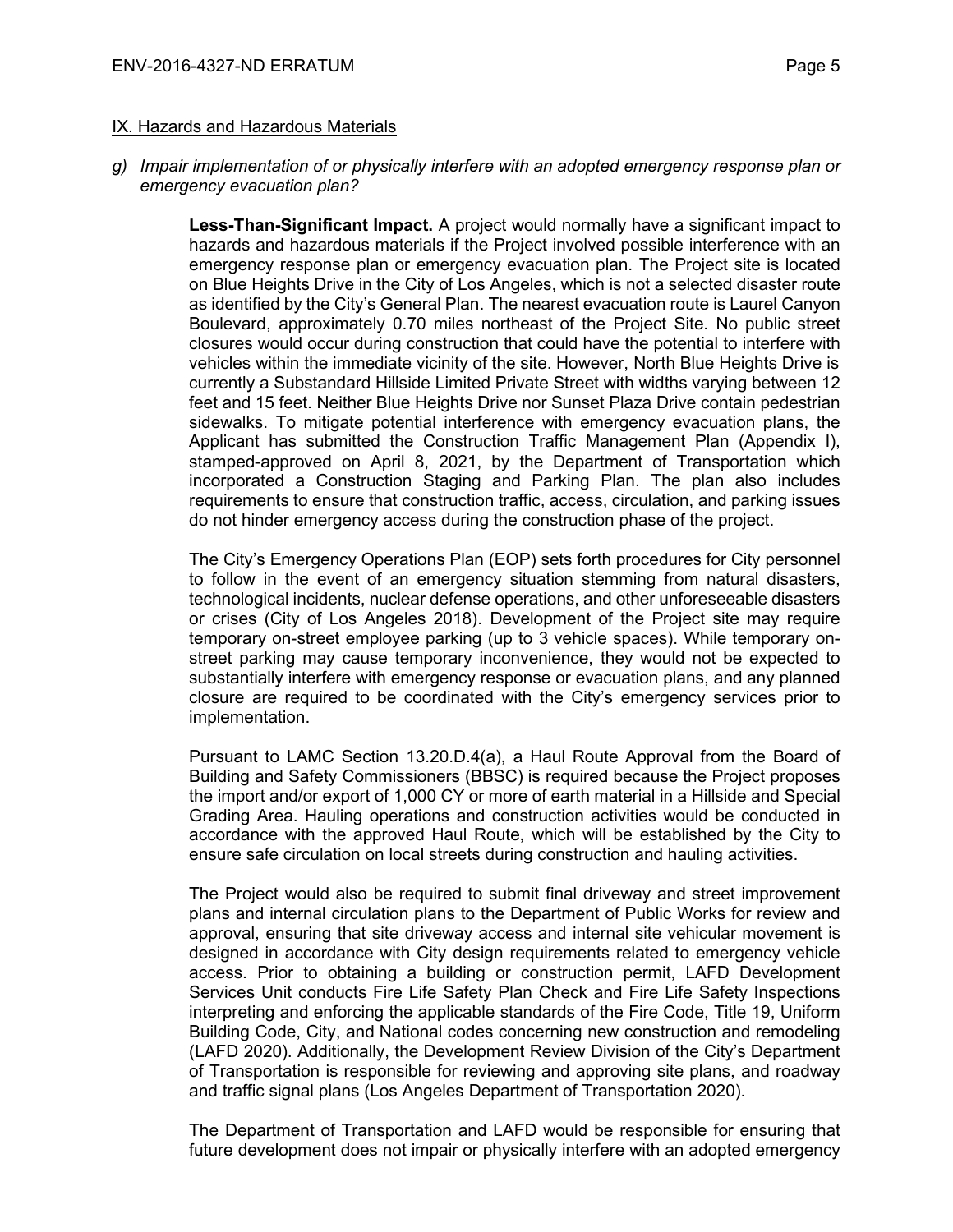response or evacuation plan. As part of standard development procedures, plans would be submitted to the Department of Transportation and LAFD for review and approval to ensure that all new development has adequate emergency access and escape routes in compliance with City regulations. Specifically, LAFD would review the site plans and Project ingress/egress, and, if any concerns are raised, LAFD may require that the Project applicant develop an emergency response plan or similar document that identifies mapping of emergency exits, evacuation routes, and the location of nearest hospitals and fire stations. As such, Project implementation would not interfere with an emergency response plan due to existing regulatory/statutory requirements and consultation with LAFD.

The Construction Traffic Management Plan (Appendix I) fulfills the requirements expressed in Mitigation Measure MM-HAZ-1, which requires the submission of a Construction Staging and Parking Plan and may be characterized as a Regulatory Compliance Measure. Therefore, impacts associated with an adopted emergency response or emergency evacuation plans would be less-than-significant.

## X. Hydrology and Water Quality

*e) Conflict with or obstruct implementation of a water quality control plan or sustainable groundwater management plan?*

> **No Impact.** The Project would be required to comply with existing California Regional Water Quality Control Board (RWQCB) discharge permit requirements, the City of Los Angeles Low Impact Development (LID) ordinance, and the Los Angeles Municipal Code (LAMC) Stormwater, the Los Angeles Regional Standard Urban Storm Water Mitigation Plan (SUSMP), and Urban Runoff Pollution control requirements to water quality control. Implementation of the requirements on the project site would result in an improvement in surface water quality runoff as compared to existing conditions. Therefore, the Project would not conflict with or obstruct implementation of a water quality control plan or sustainable management plan and impacts would result in no impact.

## XVII. Transportation and Traffic

*a) Conflict with a program, plan, ordinance or policy addressing the circulation system, including transit, roadway, bicycle and pedestrian facilities?*

**Less Than Significant Impact.** A significant impact could occur if the Project were to result in substantial increases in traffic volumes in the vicinity of the Project such that the existing street capacity experiences a decrease in performance. As an element of the City General Plan, the Mobility Plan 2035 sets the following objectives and policies addressing the City circulation system:

- Safety First: Design and operate streets in a way that enables safe access for all users and modes of travel,
- Access for All Angelenos: Ensure a fair and equitable system which is accessible to all and accommodates the most vulnerable of users,
- World Class Infrastructure: provide a well-maintained and connected network of streets, paths, bikeways and trails.

The Project would comply with the Mobility Plan 2035 and would not disrupt public transportation services or alter existing public transportation routes and would not interfere or otherwise decrease the performance or safety of existing bikeways or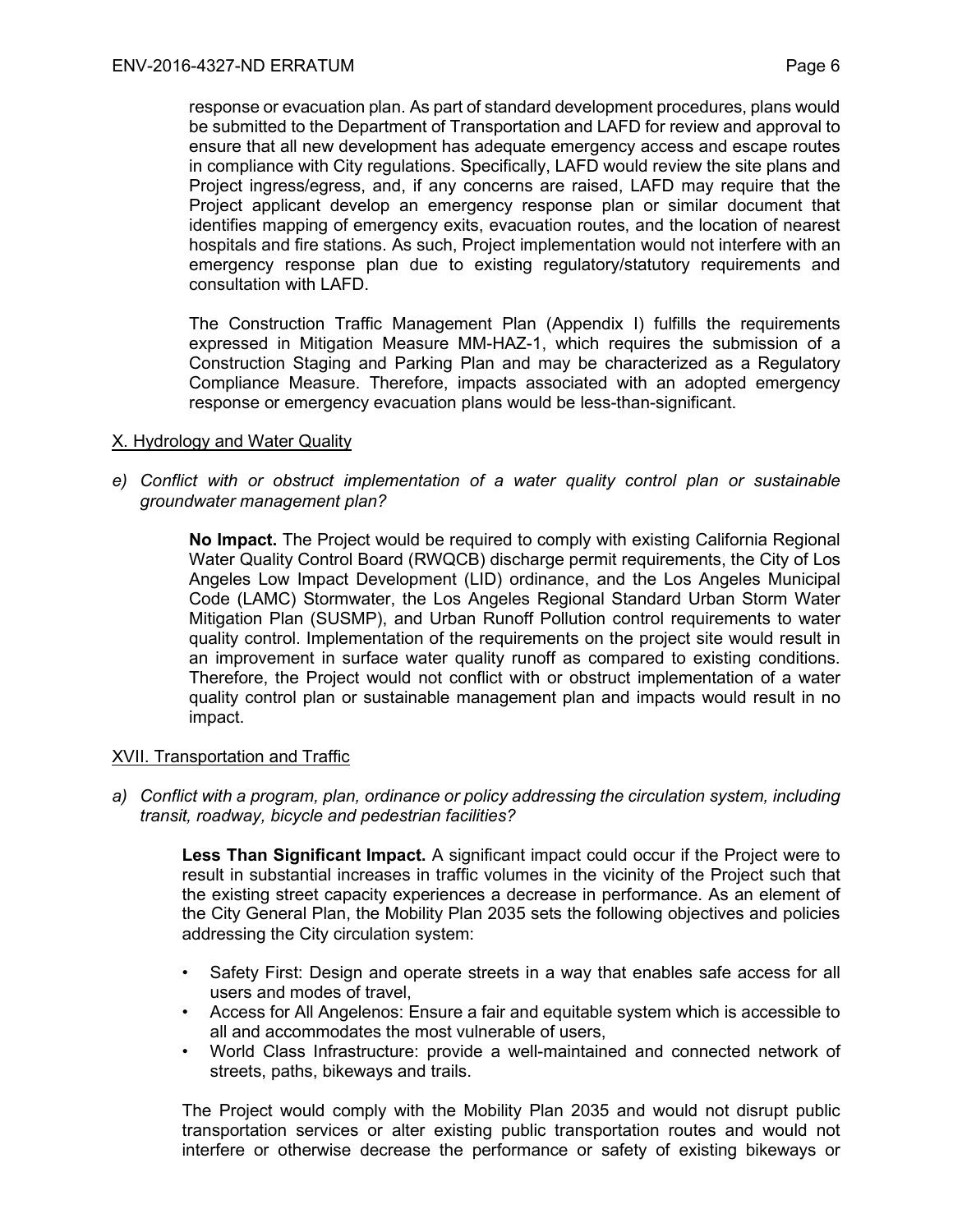pedestrian facilities. As the Project would improve a portion of Blue Heights Drive, a private street, it would comply with the Safety First and Access for All Angelenos Elements to ensure safe street access and an equitable system accessible for all users. In addition, the Project would comply with the World Class Infrastructure Element as the project would improve Blue Heights Drive, a 30-foot-wide private street easement that is currently improved with a varying paved roadway width of 12 to 15 feet from the Project site to Sunset Plaza Drive to provide vehicular access to the proposed residences. As such, the Project would not conflict with the Mobility Plan 2035.

In addition, the Los Angeles Department of Transportation (LADOT) oversees transportation planning, design, construction, maintenance and operations within the City and includes recommended Vehicle Miles Traveled (VMT) to measure the quality of vehicular traffic. The following screening criteria is conducted to determine whether VMT analysis is needed:

- Tier 1 Screening Criteria: Indicates if projects will replace an existing number of residential units with a lesser number of residential units and is within one-half mile of a fixed-rail or fixed-guideway station.
- Tier 2 Screening Criteria: Indicates the net increase in daily trips and the net increase in daily VMT, and whether the Project consists of only retail uses less than or equal to 50,000 square feet.

The Project would not meet Tier 1 or Tier 2 Screening Criteria, outlined above. Per the Los Angeles Department of Transportation's (LADOT) Transportation Assessment Guidelines, if a project is estimated to generate a net increase of 250 or more daily vehicle trips and requires discretionary action, a transportation assessment for a development project would be required. Because the Project would result in a nominal increase of daily vehicle trips, much lower than the 250 daily trip threshold outlined by LADOT, the Project is not required to perform a VMT analysis. As it relates to the Los Angeles Department of Transportation policies and procedures, the Project would not generate sufficient trips to require a traffic study. As such, it would not conflict with any applicable plan or policy establishing measures of effectiveness of the circulation system.

The Project Site is located in a Hillside and Special Grading Area, and currently proposes 6,838 cubic yards of grading, which is a reduction from the original proposal of 9,700 cubic yards, which requires a Haul Route Approval from the Board of Building and Safety Commissioners. As the proposed Project represents a discretionary request for new hillside construction greater than 1,000 square feet on a street less than 24 feet in width, the Project Applicant was required to submit a Construction Traffic Management Plan for review by the City's Department of Transportation (LADOT), in conjunction with LADOT's Hillside Development Construction Traffic Management Guidelines released on June 16, 2020. These guidelines state the purpose of a Construction Traffic Management Plan is to address transportation concerns during construction that are specific to hillside communities, including narrow streets, limited emergency access, and location in a Very High Fire Severity Zone. The proposed Project will be subject to the requirements detailed in the Project's Construction Traffic Management Plan reviewed and stamped-approved by LADOT on April 8, 2021 (Appendix I). Additionally, a haul route monitoring program is being implemented by the Department of Building and Safety for Council Districts 4 and 5 for added enforcement to ensure safety and to protect the quality of life of area residents. As part of this program, a haul route monitor, usually a Grading Inspector, is assigned to a geographic area to monitor haul route and keep track of daily activities in order to minimize impacts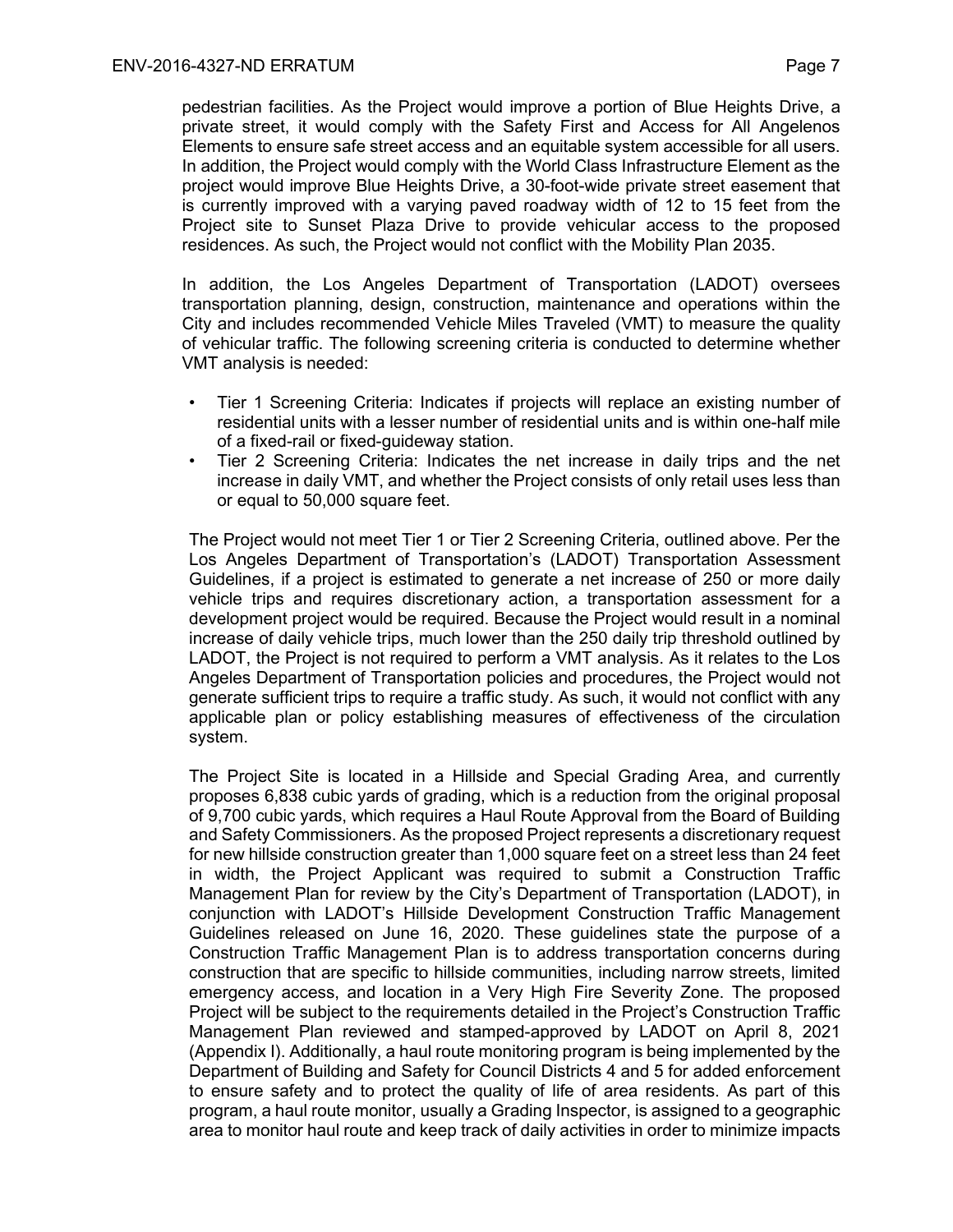to neighboring residents. Haul Route are tracked for each district to identify the locations of construction sites for which a haul route was required.

The proposed measures in the Hillside Construction Traffic Management Plan include, but are not limited to, limiting construction to the hours allowed by the LAMC; the appointment of flag people; a Construction Contact for complaints or inquiries; on-site construction across two (2) separate phases; signage prohibiting unauthorized materials within and around the construction site; brush clearance; on-site and off-site parking limitations for employees; haul route; construction barriers in accordance with City requirements; site security; and unobstructed emergency access to and from the site. Construction vehicles would contribute to increased traffic in the Project vicinity. However, construction trips are limited to specific hours and days as per the municipal code. Construction trips would be temporary during the duration of Project construction. Therefore, it is not anticipated that the construction trips would contribute to a significant increase in the overall congestion in the Project vicinity. Impacts would less than significant.

The circulated Mitigated Negative Declaration (MND) addressed the project's potential impacts relating to haul routes and transportation pedestrian and vehicular traffic with the imposition of Mitigation Measure MM-TRANS-1. This measure addresses regulatory measures that are currently required for a Haul Route approval pursuant to the Municipal Code and to the satisfaction of the Department of Building and Safety. Additionally, the Project Site is located within the Hillside Construction Regulation (HCR) Supplemental Use District (Ordinance No. 185,491, effective May 28, 2018) which established new regulations to provide special protections against construction related impacts of single-family residential developments in hillside areas, including hauling truck operations standards and construction operating hours. As the recent changes to the Municipal Code, transportation impact assessment for hillside developments, and haul route approval process have taken place to reduce impacts to the City's circulation system, it is appropriate for Mitigation Measure TRANS-1 to be characterized as a Regulatory Compliance Measure (RCM), and, as such, the previously identified impact has been reduced to less than significant due to existing Regulatory Compliance Measures.

As the Project proposes to export 5,992 cubic yards of earth, it will be required to obtain a Haul Route Permit from LADBS prior to construction activities. The proposed Project will be required to comply with all conditions attached to the Haul Route Permit in order to perform export activities. Therefore, compliance with the Hillside Construction Traffic Management Plan dated April 8, 2021 (Appendix I), along with all conditions attached to the Haul Route Permit, will reduce any impacts to the City's circulation system to less than significant.

## *b) Conflict or be inconsistent with CEQA Guidelines Section 15064.3, subdivision (b)?*

**No-Impact.** In September 2013, the Governor's Office signed Senate Bill 743 (SB 743) into law, starting a process that changes the way transportation impact analysis is conducted under CEQA. Within the State's CEQA Guidelines, these changes include the elimination of auto delay, Level of Service, and similar measurements of vehicular roadway capacity and traffic congestion as the basis for determining significant traffic impacts. Per the California Office of Planning and Research's (OPR) revisions to the CEQA Guidelines, a lead agency may elect to be governed by the vehicle miles travelled (VMT) guidelines immediately. However, beginning July 1, 2020, the VMT guidelines shall apply Statewide. To date, the City of Los Angeles has adopted a methodology or corresponding thresholds of significance for purposes of evaluating the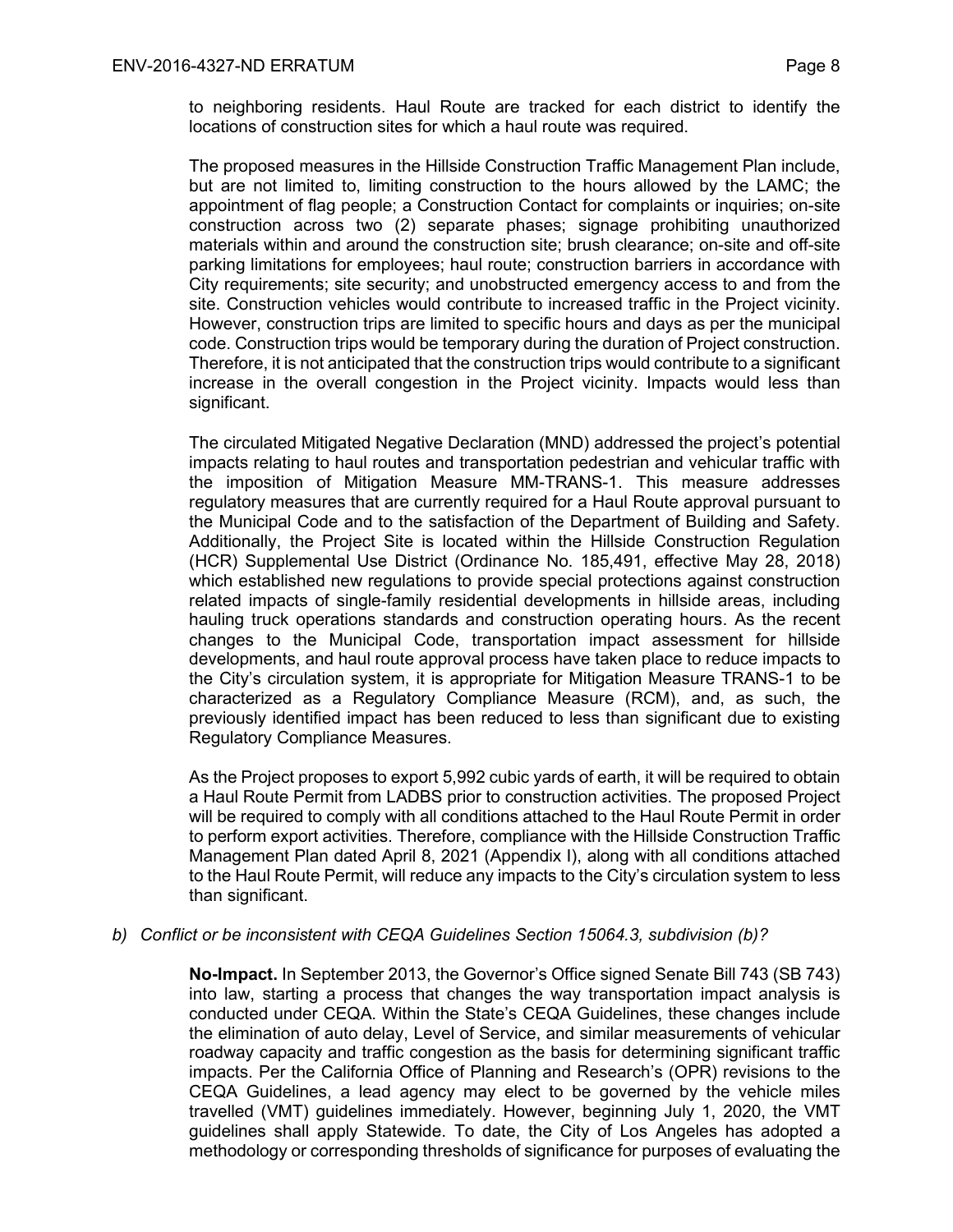potential traffic impacts of development projects based on VMT. As referenced in Checklist Question XVII. (a), the Project does not meet the criteria to perform a VMT analysis. Therefore, it is not anticipated that the Project trips would be in conflict or be inconsistent with CEQA Guidelines Section 15064.3, subdivision (b).

## *c) Substantially increase hazards due to a geometric design feature (e.g., sharp curves or dangerous intersections) or incompatible uses (e.g., farm equipment)?*

**Less-Than-Significant Impact.** A significant impact would occur if the proposed Project would substantially increase an existing hazardous design feature or introduce incompatible uses to the existing traffic pattern. The proposed Project would not include unusual or hazardous design features and the proposed Project is compatible with existing uses. The Project proposes a land use that complements the surrounding urban development, utilizes the existing roadway network and will improve the existing private street along Blue Heights Drive. Access to on-site parking areas is provided through a driveway bridge and car port located on Blue Heights Drive. Additionally, any potential hazards are also addressed in the Project's Hillside Construction Traffic Management Plan stamped-approved April 8, 2021 (Appendix I) by LADOT. This plan includes safety measures such as construction barricades, signage, and fencing, that would reduce any potential safety hazards resulting from construction of the Project. The Project will conform to the City's design standards and would provide adequate sight distance, sidewalks, and pedestrian movement controls meeting the City's requirements to protect pedestrian safety to the satisfaction of the Department of Public Works, Bureau of Engineering.

The previous circulated Mitigated Negative Declaration (MND) addressed the project's potential impacts relating to roadway design and safety hazards with the imposition of Mitigation Measure MM-TRANS-1. This mitigation measure requires appropriate traffic signs for pedestrian and vehicle safety as well as a parking and driveway plan, to the satisfaction of the Department of Public Works, Bureau of Engineering and the Department of Transportation (LADOT). As previously mentioned, the Project's Hillside Construction Traffic Management Plan (Appendix I) was approved by LADOT and includes such safety measures and a parking and driveway plan for its construction phase. It is appropriate for Mitigation Measure MM-TRANS-1 to be characterized as a Regulatory Compliance Measure (RCM) as the expressed impact concerns are addressed and fulfilled through the Project's Traffic Management Plan. Therefore, impacts would be less-than-significant due to the existing Regulatory Compliance Measures.

### *d) Result in inadequate emergency access?*

**Less-Than-Significant Impact.** A significant impact would occur if the Project impaired implementation of or physically interfered with an adopted emergency response plan or emergency evacuation plan. The Project would not require the closure of any public or private streets during construction or operation and would not impede emergency vehicle access to the Project Site or surrounding area. Additionally, emergency access to and from the Project Site would be provided in accordance with requirements of the Los Angeles Fire Department (LAFD), including the applicable standards of the Fire Code, Title 19, Uniform Building Code, City, and National codes concerning new construction and remodeling. The Project is also required to submit final driveway plans and internal circulation plans to the City Department of Public Works for review and approval, ensuring that site driveway access and internal site vehicular movement are designed in accordance with City design requirements related to emergency vehicle access.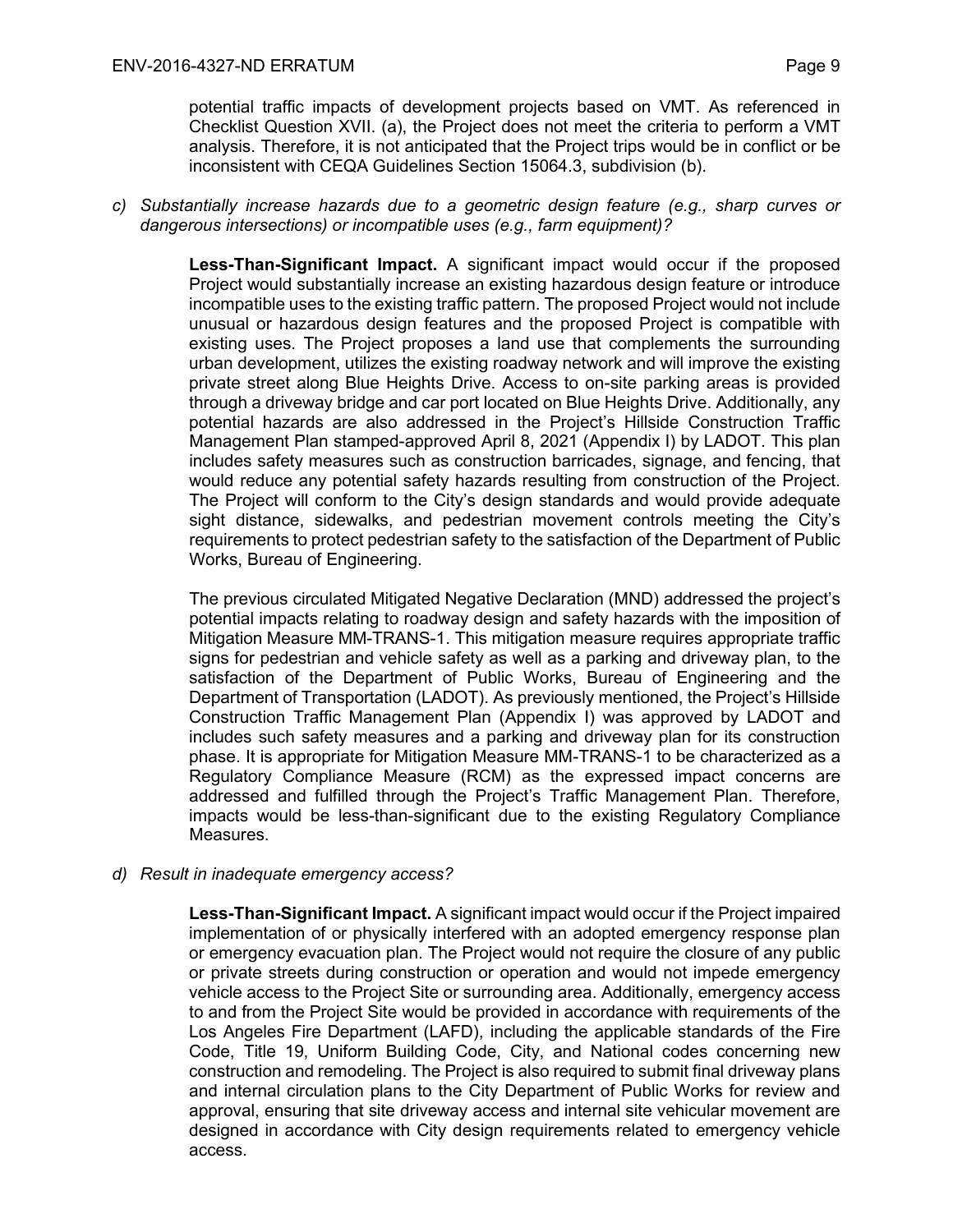The measures proposed in the Project's Hillside Construction Traffic Management Plan stamped-approved April 8, 2021 (Appendix I), including unobstructed emergency access, a project hotline for complaints and inquiries, and a Construction Liaison Officer tasked with responding to inquiries and concerns, will also ensure that all emergency access adjacent to the Project Site remains free and unobstructed. Corresponding mitigation measures now characterized as Regulatory Compliance Measures are addressed and fulfilled through the Project's Traffic Management Plan. Such requirements will reduce potential impacts relating to inadequate emergency access to less than significant levels.

The previous circulated Mitigated Negative Declaration (MND) addressed the project's potential impacts relating to pedestrian safety and emergency access with Mitigation Measures MM-TRANS-3 and MM-TRANS-4. MM-TRANS-3 includes the requirement for staging and maintenance of pedestrian access during construction, pedestrian facilities, and covered walkways. MM-TRANS-4 includes parking restrictions during Red Flag Days and the on-site storage of demolition and construction materials. As mentioned in previous paragraphs, the Project's Hillside Construction Traffic Management Plan (Appendix I) approved by LADOT imposes requirements to ensure the facilitation of incoming pedestrian and vehicle traffic and promote safety, in addition to the restriction of construction materials along Blue Heights Drive and off-street parking limits. Additionally, the Project Site is located within the Hillside Construction Regulation (HCR) Supplemental Use District (Ordinance No. 185,491, effective May 28, 2018) which established new regulations to provide special protections against construction related impacts of single-family residential developments in hillside areas, including hauling truck operations standards, construction operating hours and staging. Such regulations will help reduce impacts by limiting construction vehicles onto the private street and directing the role of the Department of Building and Safety, Grading Division for implementing safety standards in the haul route approval process. The Project is subject to meet the requirements of the Red Flag Day Parking program, is a joint operating program between the Los Angeles Fire Department (LAFD) and LADOT to remove illegally parked vehicles within a Very High Fire Hazard Severity Zone during a Red Flag Day.

As the recent changes to the Municipal Code, transportation impact assessment for hillside developments, and haul route approval process have taken place to reduce impacts to the City's emergency access guidelines, it is appropriate for Mitigation Measures MM-TRANS-3 and MM-TRANS-4 to be characterized as Regulatory Compliance Measures (RCM). Therefore, the proposed Project would not impair implementation of or physically interfere with an adopted emergency response plan or emergency evacuation plan, and project impacts previously identified would be less than significant due to existing Regulatory Compliance Measures.

### XIX. Utilities and Service Systems

*a) Require or result in the relocation or construction of new or expanded water, wastewater treatment or storm water drainage, electric power, natural gas, or telecommunications facilities, the construction or relocation of which could cause significant environmental effects?*

> **Less-Than-Significant Impact.** A significant impact would occur if the proposed project would increase water consumption or wastewater generation to such a degree that the capacity of facilities currently serving the project site would be exceeded. The Los Angeles Department of Water and Power (LADWP) conducts water planning based on forecast population growth. The addition of one residential unit as a result of the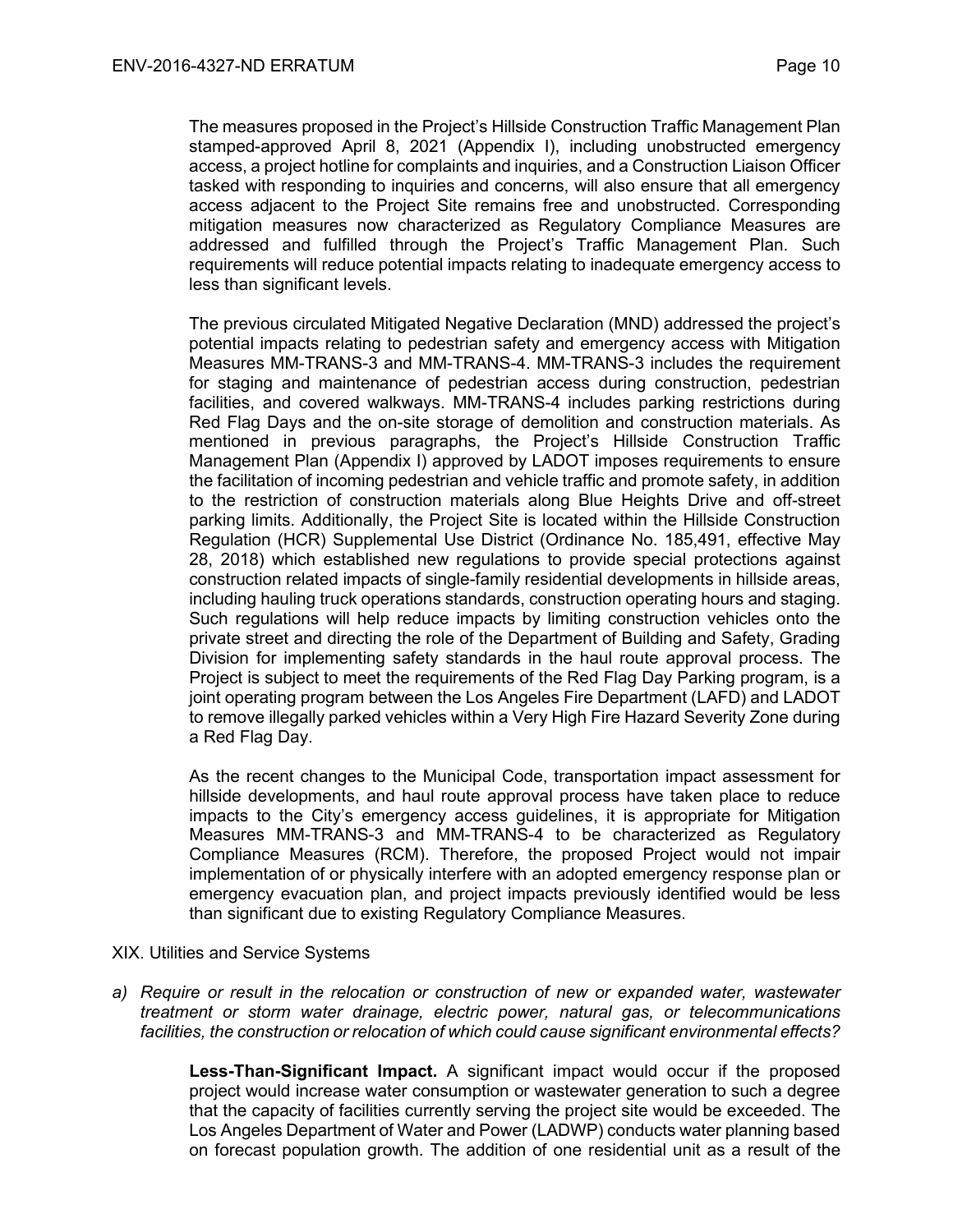proposed project would be consistent with Citywide growth, and, therefore, the project demand for water is not anticipated to require new water supply entitlements and/or require the expansion of existing or construction of new water treatment facilities beyond those already considered in the LADWP 2020 Urban Water Management Plan (UWMP). Prior to any construction activities, the project applicant would be required to coordinate with the City of Los Angeles Bureau of Sanitation (BOS) to determine the exact wastewater conveyance requirements of the proposed project, and any upgrades to the wastewater lines in the vicinity of the project site that are needed to adequately serve the proposed project would be undertaken as part of the project. Therefore, the proposed project would have a less-than-significant impact related to water or wastewater infrastructure.

*b) Have sufficient water supplies available to serve the project and reasonably foreseeable future development during normal, dry and multiple dry years?*

Refer to Response to Checklist Question XIX (a).

*c) Result in a determination by the wastewater treatment provider which serves or may serve the project that it has adequate capacity to serve the project's projected demand in addition to the provider's existing commitments?*

Refer to Response to Checklist Question XIX (a).

*d) Generate solid waste in excess of State or local standards, or in excess of the capacity of local infrastructure, or otherwise impair the attainment of solid waste reduction goals?*

> **Less-Than-Significant.** A significant impact would occur if the proposed project's solid waste generation exceeded the capacity of permitted landfills. The Los Angeles Bureau of Sanitation (BOS) and private waste management companies are responsible for the collection, disposal, and recycling of solid waste within the City including the project site. Solid waste during the operation of the proposed project is anticipated to be collected by the BOS and private waste haulers, respectively. As the City's own landfills have all been closed and are non-operational, the destinations are private landfills. In compliance with Assembly Bill (AB) 939, the project applicant would be required to implement a Solid Waste Diversion Program and divert at least 50 percent of the solid waste generated by the project from the applicable landfill site. The proposed project would also comply with all federal, State, and local regulations related to solid waste. Therefore, the proposed project would have a less-than-significant impact related to solid waste.

*e) Comply with federal, state, and local management and reduction statutes and regulations related to solid waste?*

Refer to Response to Checklist Question XIX (d).

### XX. Wildfire

*a) Substantially impair an adopted emergency response plan or emergency evacuation plan?* 

**Less-Than-Significant Impact.** A significant impact may occur if the Project would impact an adopted emergency response plan or emergency evacuation plan. Although the Project is located in a Very High Fire Hazard Severity Zone (VHFHSZ) within hillside terrain with vegetation susceptible to wildland fires, the Project would not substantially impair an adopted emergency response or evacuation plan due to the Project's Hillside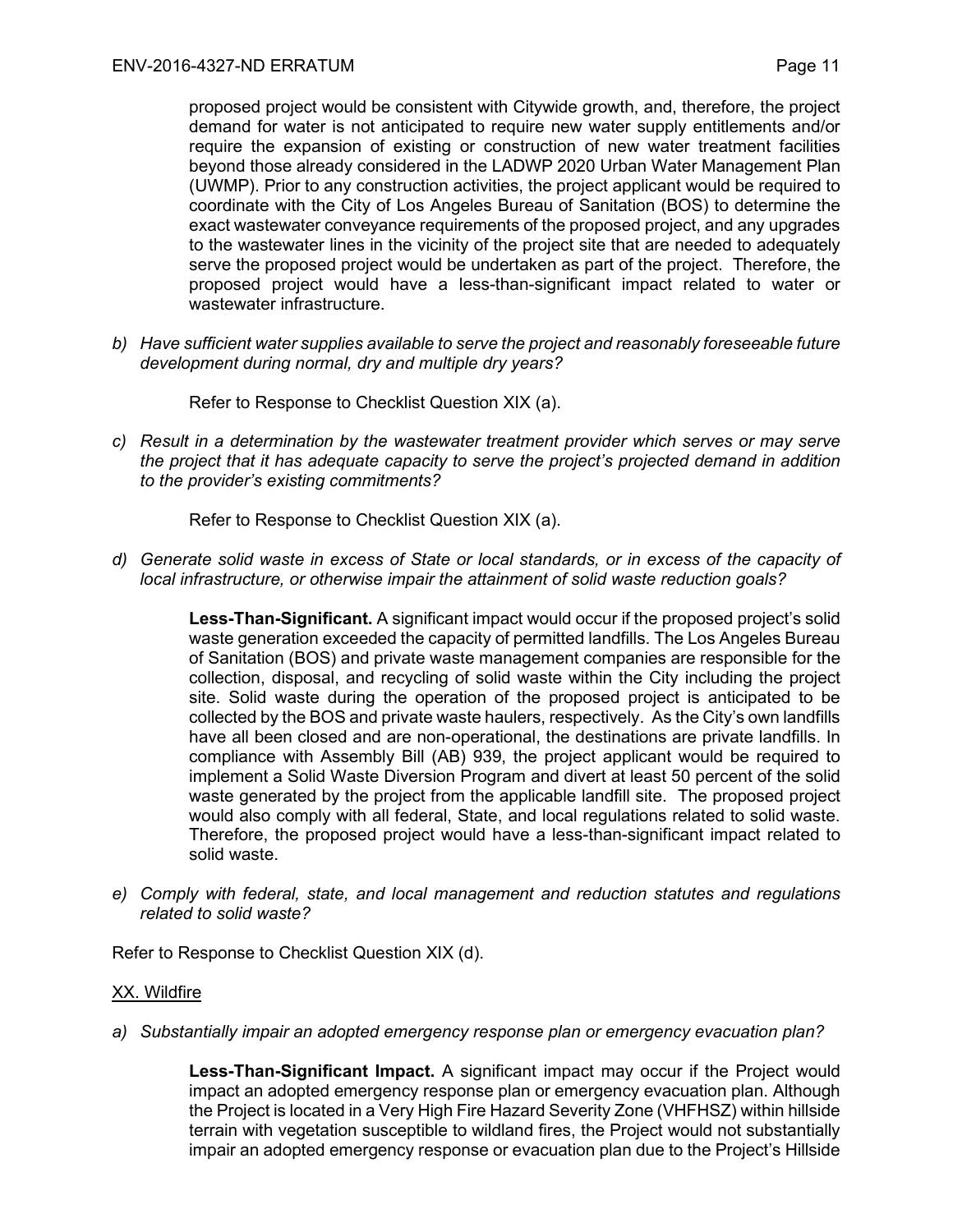Construction Traffic Management Plan stamped-approved April 8, 2021 (Appendix I). The Project is located on a narrow private hillside street with limited emergency access. As stated previously in Section IX. Hazards and Hazardous Materials and Section XVII. Transportation and Traffic, the Construction Management Plan provides an on-site equipment staging area and for shuttling of workers to and from the Site. The Project avoids the need for prolonged street closures due to construction activities and anticipates up to two to three on-street vehicle parking to occur during the grading and foundation phase of construction. In addition, the Project would not cause permanent alterations to vehicular circulation routes and patterns or impede public access or travel on public rights-of-way. Therefore, impacts would be less than significant.

*b) Due to slope, prevailing winds, and other factors, exacerbate wildfire risks, and thereby expose project occupants to, pollutant concentrations from a wildfire or the uncontrolled spread of a wildfire?*

> **Less-Than-Significant Impact.** The project may have a significant impact if the project would exacerbate wildfire risks, and thereby expose project occupants to pollutant concentrations from a wildfire or uncontrolled spread of a wildfire due to slope, prevailing winds, and other factors. The Project Site is located in a VHFHSZ in hillside terrain with vegetation susceptible to wildland fires. Therefore, the Project is subject to comply with LAMC requirements (LAMC Section 57.322) to protect against wildland fire. LAMC requirements include brush clearance (LAMC Section 57.322.1), landscape vegetation requirements (LAMC Section 57.322.1.1.8), and inspections (LAMC Section 57.322.2) for effective protection of homes located in a VHFHSZ from wildfires. The proposed Project was reviewed and previously approved by the City of Los Angeles Fire Department. Existing LAFD fire stations in the vicinity would serve the proposed project. In the event of a wildfire, the nearest fire station is LAFD Fire Station No. 41, located at 1439 North Gardner Street, approximately 3.5 driving miles from the Project Site. The addition of one single-family residence within the existing urban setting and would not substantially increase the demand for LAFD services. Through compliance with Fire Code requirements, and proximity to existing LAFD stations, impacts would be less than significant.

*c) Require the installation or maintenance of associated infrastructure (such as roads, fuel breaks, emergency water sources, power lines or other utilities) that may exacerbate fire risk or that may result in temporary or ongoing impacts to the environment?*

> **Less-Than-Significant Impact.** A project may have a significant impact if it would require the installation of associated infrastructure that may exacerbate fire risk or may result in temporary or ongoing impacts to the environment. The Project would install a 20-foot-wide paved roadway within the 30-foot-wide private street easement that is currently improved with a varying paved roadway width of 12 to 15 feet from the Project site to Sunset Plaza Drive. The Project is subject to the review and approval by the LAFD and building construction and occupancy would be required to comply with fire department codes and regulations. The Project is located in a VHFHSZ and subject to compliance with the applicable LAMC requirements to protect against wildland fire. The Project's installation of associated infrastructure would be limited to street improvements within the private street easement, and therefore would not exacerbate fire risk within the area. As the Project's roadway improvements would be minimal and previously approved by the City Fire Department, impacts with regards to associated infrastructure exacerbating fire risk would be less-than-significant.

*d) Expose people or structures to significant risks, including downslope or downstream flooding or landslides, as a result of runoff, post-fire slope instability, or drainage changes?*